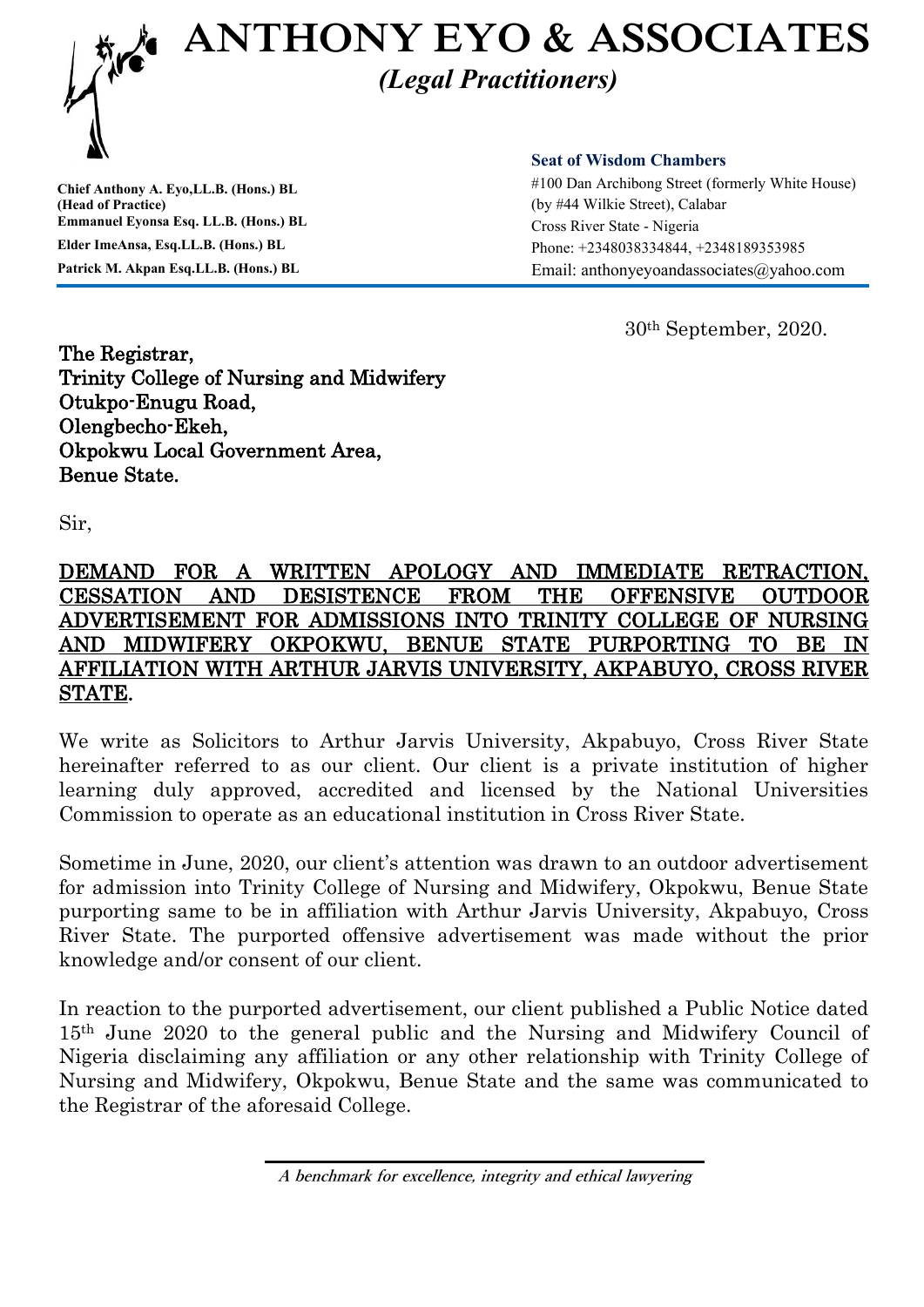Unfortunately, in utter disregard to the disclaimer published by our client, Trinity College of Nursing and Midwifery proceeded to issue Letters of Offer of Provisional Admission into Trinity College of Nursing and Midwifery, Okpokwu, Benue State to various persons for Bachelor Degree Programme in Nursing Science for the 2020/2021 Academic Session purporting same to be in affiliation with our client's University without the prior knowledge, approval and consent of our client. Our client is in possession of these letters signed and issued by a certain Dr. Adah Francis John after extorting the sum of N13,000.00 (Thirteen Thousand Naira) from each of these persons.

We advise, that the aforesaid advertisement for admission and the admission letters issued by Trinity College of Nursing and Midwifery, Okpokwu, Benue State purported to be in affiliation with our client's University is tantamount to a false representation calculated to deceive, induce and defraud the general public, particularly candidates seeking admission into the University, under the pretext of offering them admission using the registered and patented name of our client's University.

We state emphatically that our client is a responsible and law abiding corporate citizen and the unlawful and criminal acts perpetuated by Trinity College of Nursing and Midwifery has caused our client to suffer a heavy embarrassment, injury, goodwill and loss of integrity as a result of the negative perception by the general public capable of causing the blacklisting of our client as an academic institution and a possible withdrawal of our client's operational license by the National Universities Commission.

In total consideration of the foregoing, we have our client's instructions to strongly demand unequivocally as follows:

- (a) A retraction of the aforesaid offensive advertisement for admission to be published in all media types including, but not limited to the internet, print, broadcast and outdoor media;
- (b) A total cessation and desistence from any form of advertisement, publication and issuance of any documents in relation to the offer of admission purportedly as an affiliate of our client's University; and
- (c) A letter of apology addressed to our client and copied to the National Universities Commission and the Nursing and Midwifery Council of Nigeria to be published in four national dailies circulating within Nigeria preferably The Guardian, This Day, The Nation and Punch Newspapers.